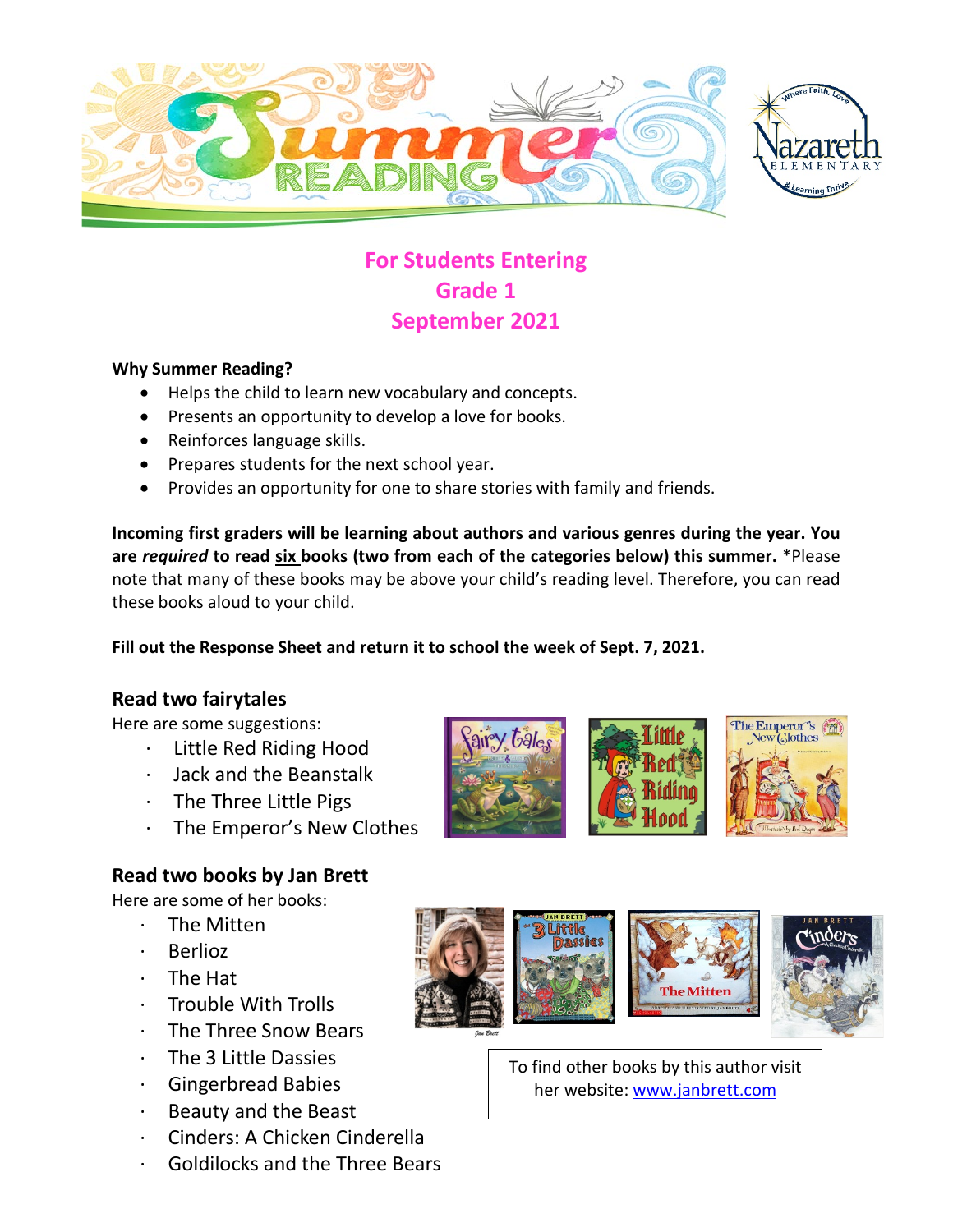#### **Read two Fractured Fairytales**

Here are some suggestions:

- · Goldilocks and the Three Hares
- · The Three Little Wolves and the Big Bad Pig
- · The Wolf Who Cried Boy
- · No Lie, Pigs (And Their Houses) Can Fly!
- · Prince Cinders



### **Copies of these books are available at:**

**EQ** The public library

- o Some libraries in Monroe County are offering curbside pickup this summer.
- o You can also access ebooks through the Monroe County Library website found at [https://libraryweb.org/.](https://libraryweb.org/) Click the **Ebooks and More** link to find out how to use your library card to download ebooks right to your electronic device.



**Ebooks & More** 





programming for kids and families this year. Check out the **Learn & Play** link on the Monroe County Library website for entertainment and educational resources.

Monroe County Libraries are also offering many resources and virtual

Learn & Play